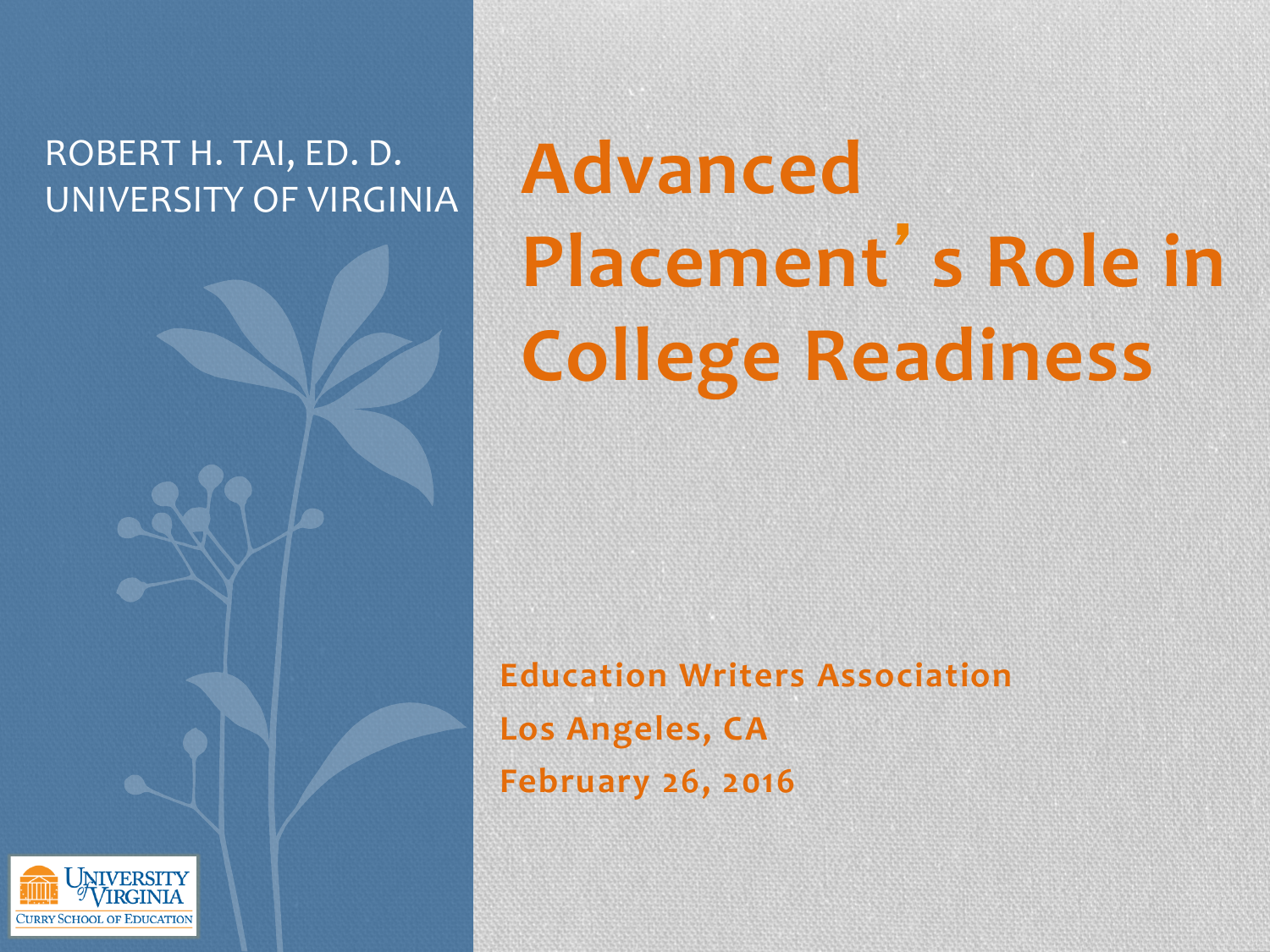

## **Some Questions Considered**

- What is the association between AP course-taking and college performance?
- What is the association between AP test performance and college course performance?
- Is weighting of high school GPA for AP course work misleading?
- Is participation in high school AP programs associated with longrange outcomes?
- Our research has primarily focused on the connection between high school AP program participation and introductory college course performance in science and mathematics.
- However, our work also includes an examination of some aspects of the background of AP program development and testing.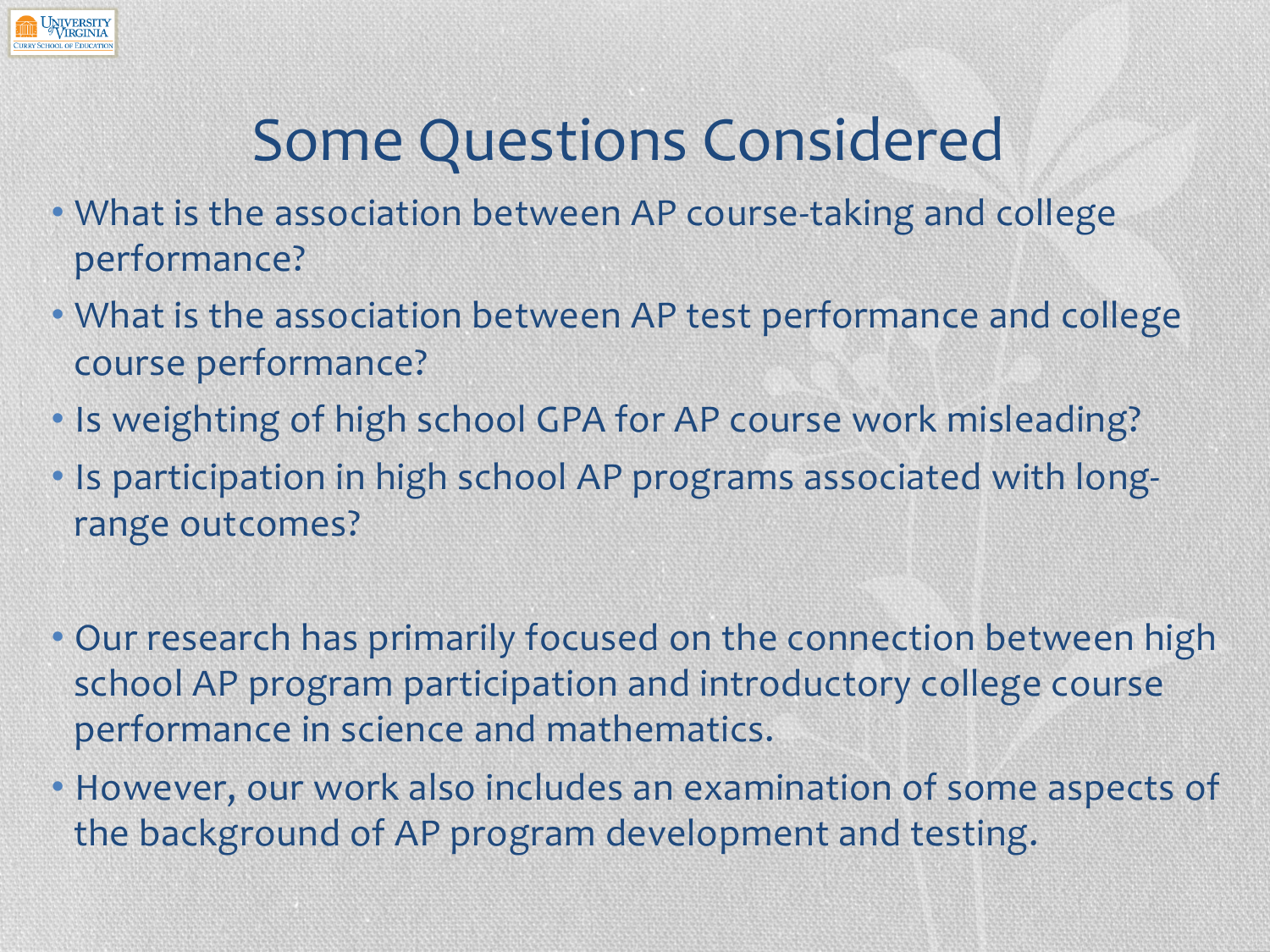

### A quick example....

High School AP Program participation is associated with

- 2.24 times greater odds of earning degrees in Life Science among AP exam test takers in AP Biology
- And 4.12 times greater odds of earning degrees in physical sciences and engineering among test takers in AP Calculus.

Data from the National Educational Longitudinal Study of 1988

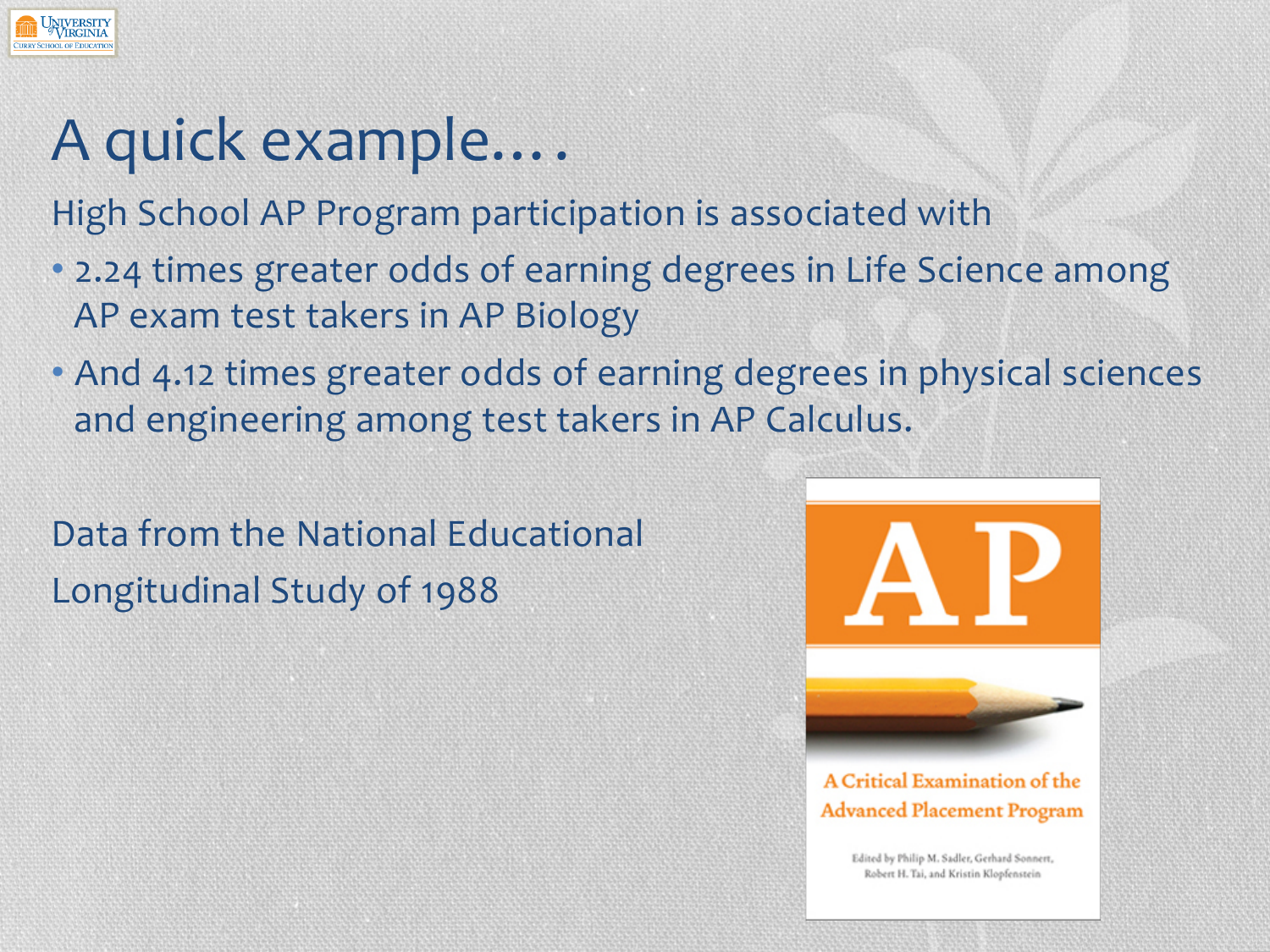

## Another quick example

- Our analysis found that of introductory college science students who reported receiving AP exam scores of 5, roughly 25% did not earn a grade of "A" when taking the respective introductory college course.
- These results were consistent across first semester, fall semester, introductory college biology, chemistry, and physics courses.
- Students in 67 college courses at 55 colleges and universities were surveyed.

Project FICSS: Factors Influencing College Science Success (NSF-Supported research study, PI Philip M. Sadler, Harvard University)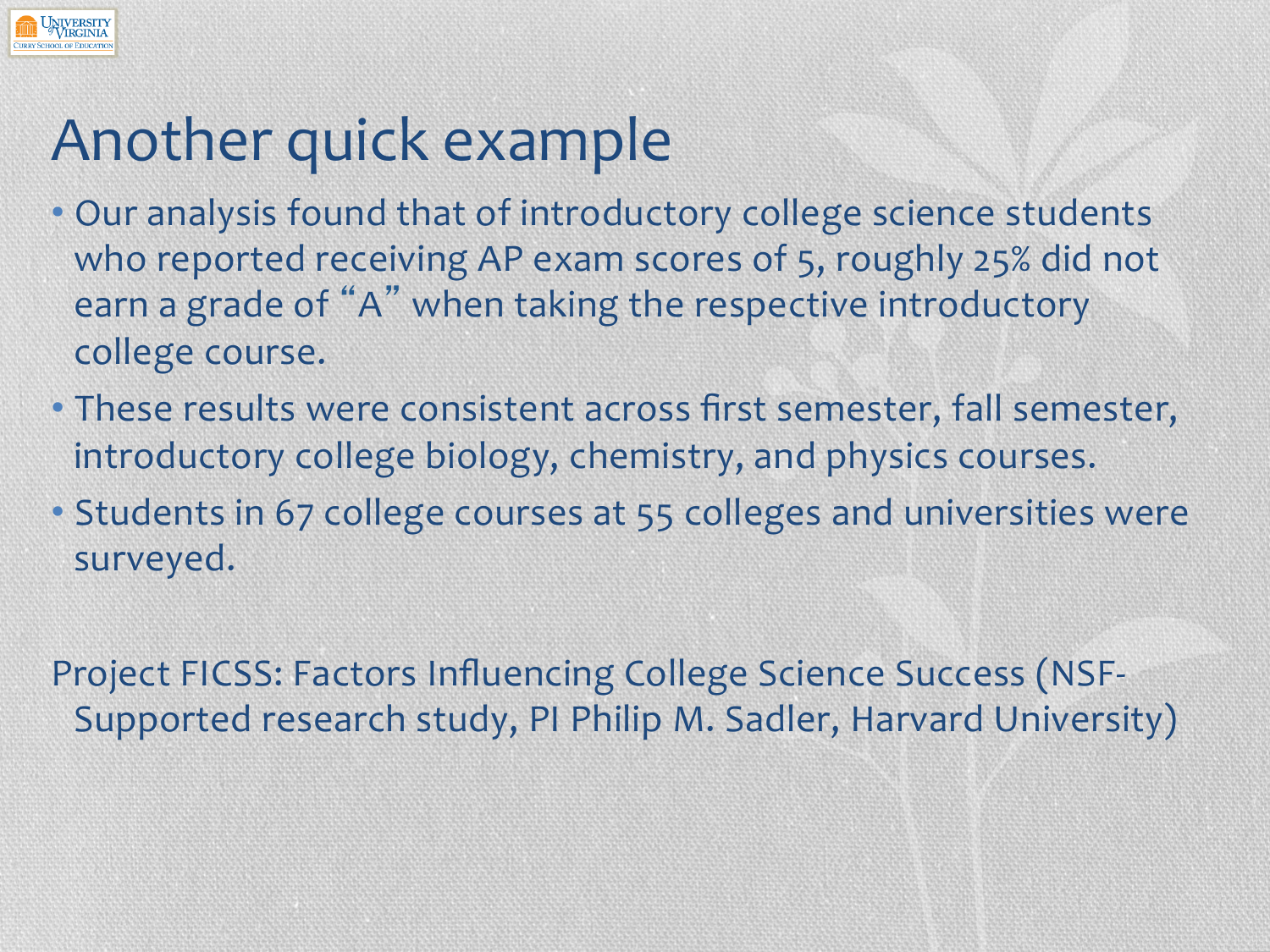#### We gratefully acknowledge the support of the National Science Foundation



All views expressed are those of the researchers and do not represent the views of the National Science Foundation